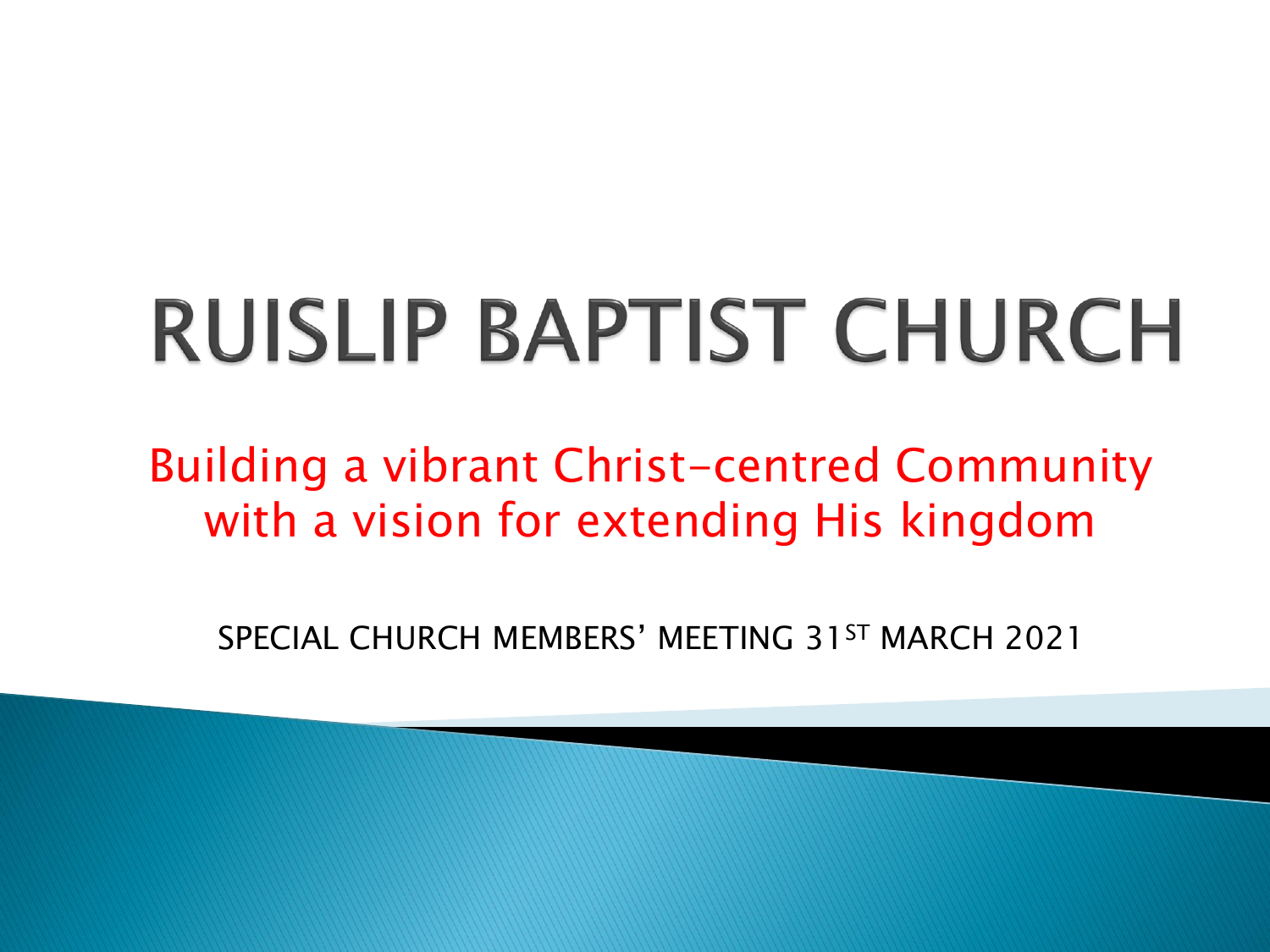"Go and make disciples of all nations, baptising them in the name of the Father and of the Son and of the Holy Spirit, and teaching them to obey everything I have commanded you. And surely I am with you always, to the very end of the age."

(Matthew 28:19-20).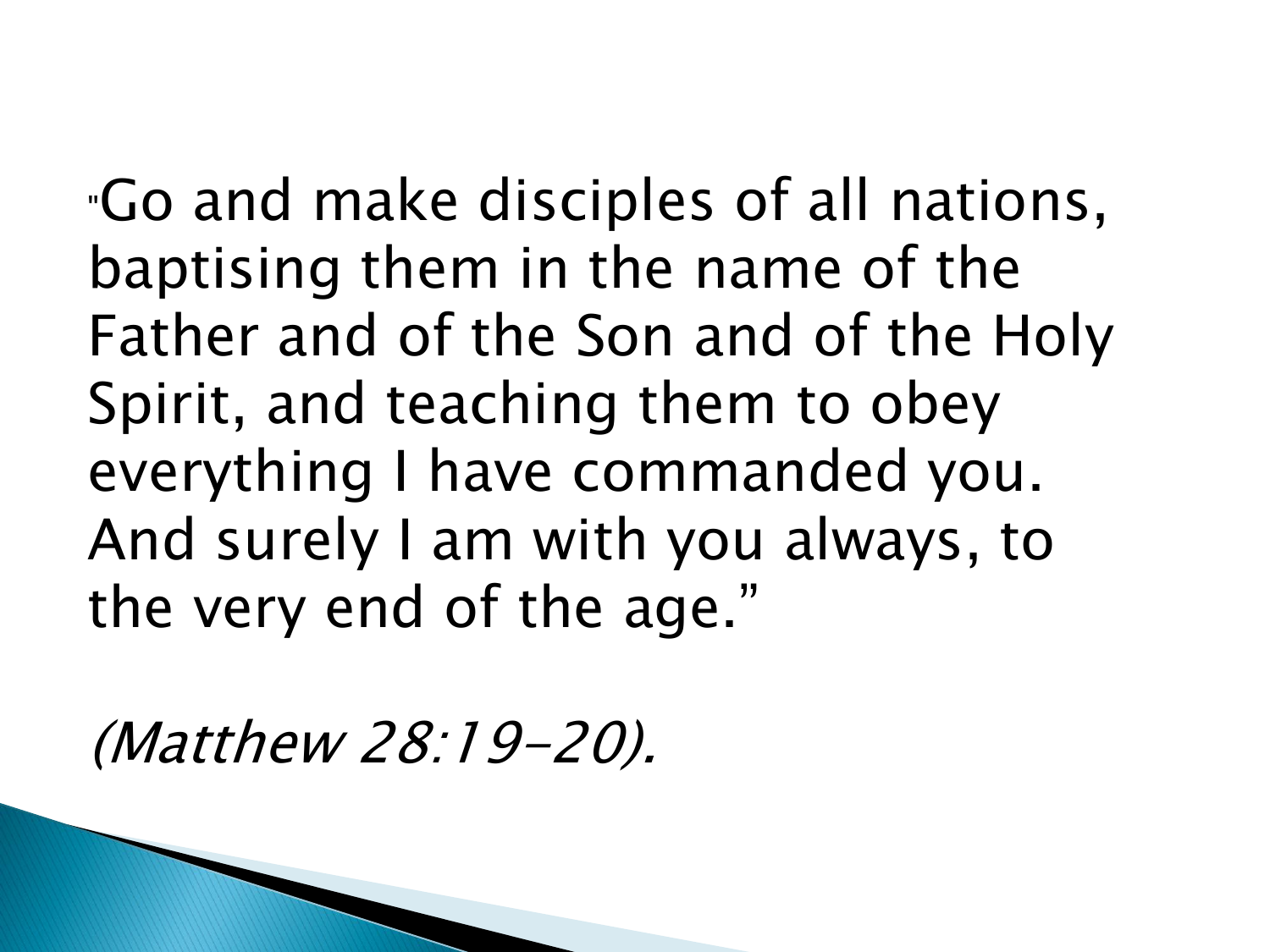### **AGENDA**

- 1. Prayer and worship
- 2. Approval of minutes of last meeting (27th January 2021)
- 3. Youth and children update
- 4. COVID-19 report
- 5. Membership matters
- 6. Derek sabbatical
- 7. Report from Church Treasurer

Includes vote on future letting of Oxford Drive

#### 8. Report from Church Secretary

Includes feedback from Trustees away-day and planned use of breakout rooms

9. AOB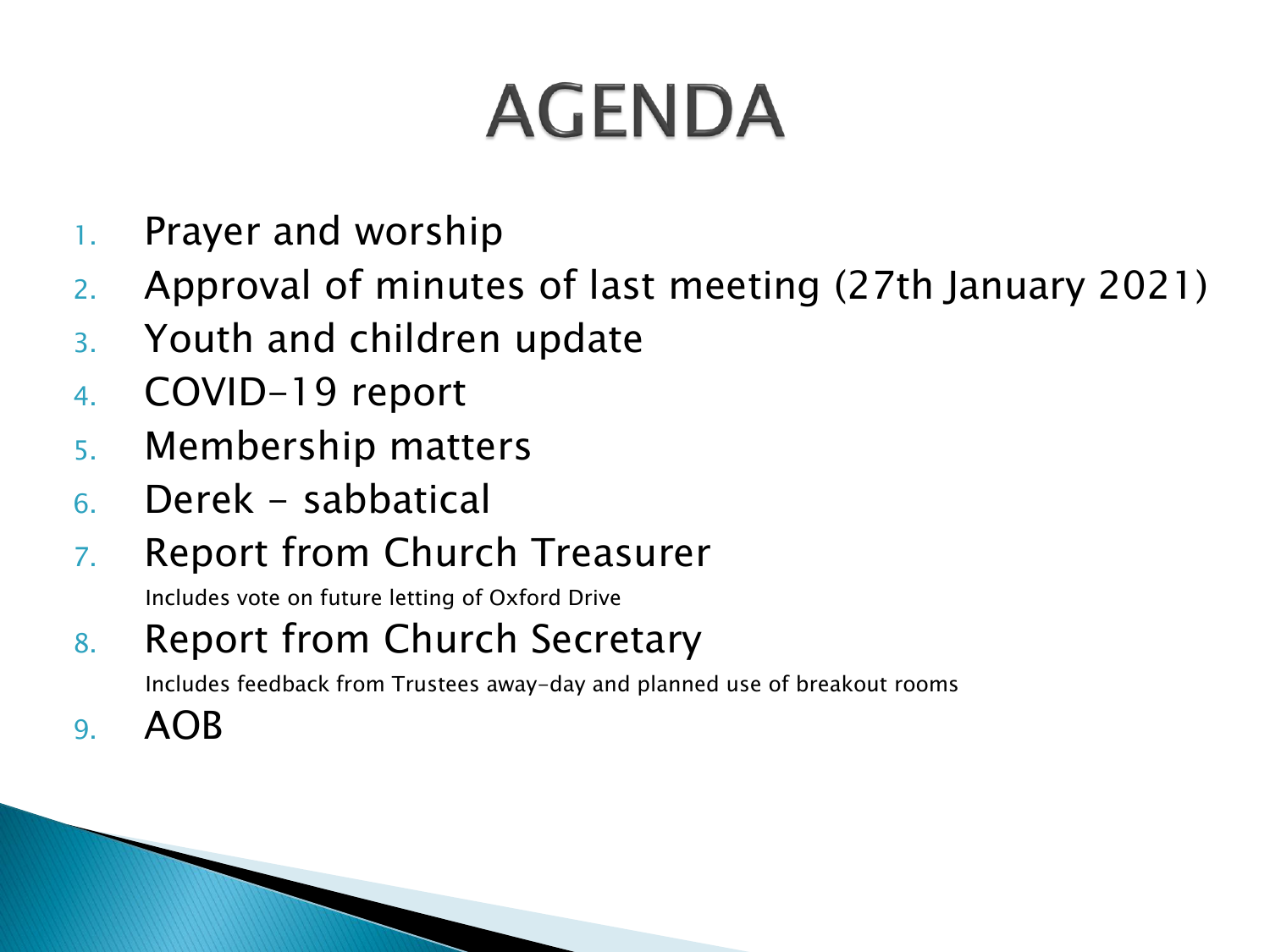#### **STRATEGIC PRIORITIES**

| <b>RANK</b>                                                                | <b>TITLE</b>                                              |  |  |
|----------------------------------------------------------------------------|-----------------------------------------------------------|--|--|
| Youth/Children inc. succession of uniformed organisations already in train |                                                           |  |  |
|                                                                            | Leadership structures/organisation/management/information |  |  |
| $\overline{2}$                                                             | Evangelism strategy                                       |  |  |
| $\overline{3}$                                                             | <b>Senior Minister transition</b>                         |  |  |
| $\overline{4}$                                                             | Young adults                                              |  |  |
| 5                                                                          | Inter-generational church                                 |  |  |
| 6                                                                          | Giftings and their use                                    |  |  |
| $\overline{7}$                                                             | The older generation                                      |  |  |
| 8                                                                          | <b>Building management</b>                                |  |  |
| Other topics for focus: digital revolution; pastoral care; prayer and race |                                                           |  |  |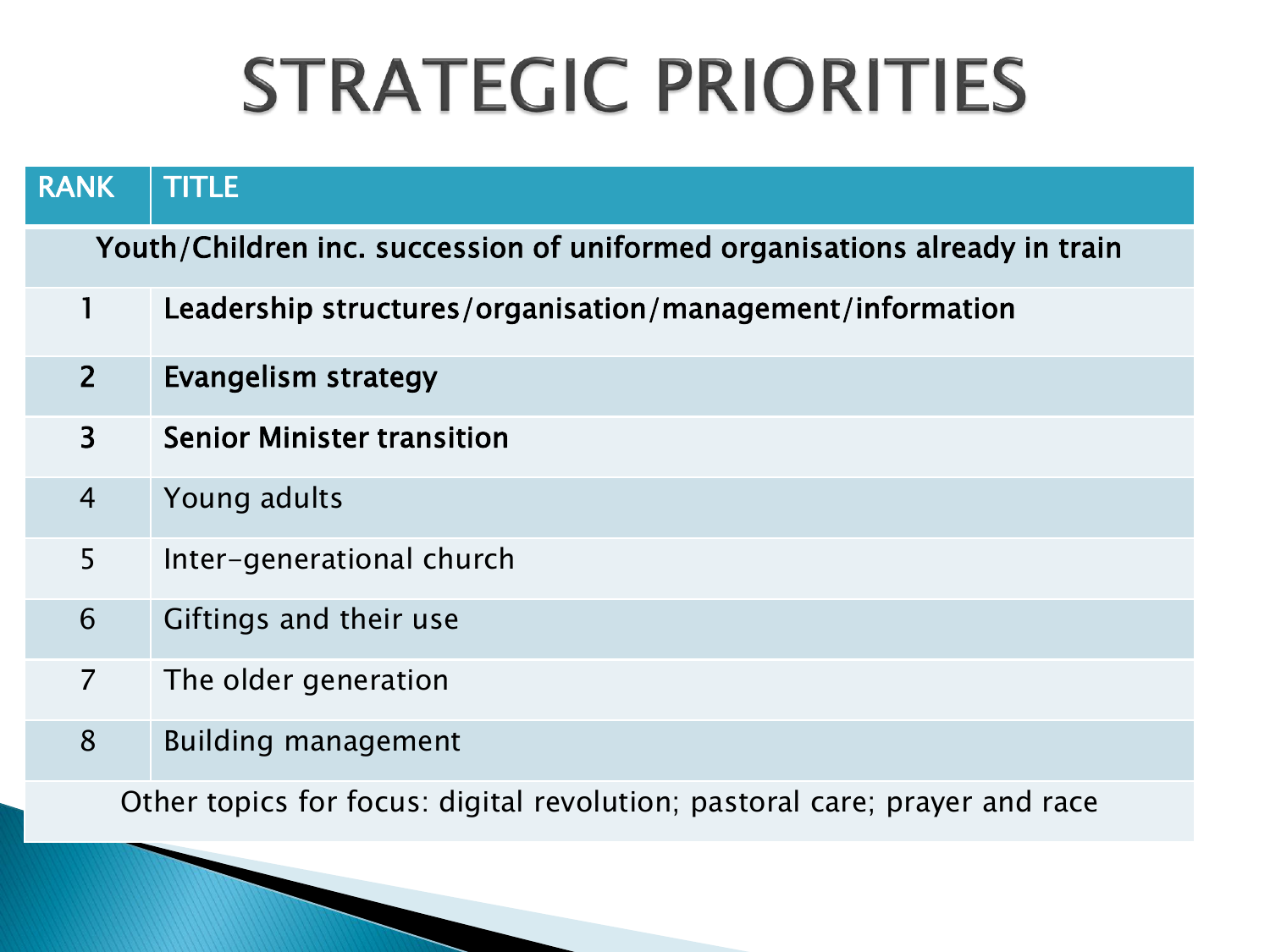#### **EVANGELISM STRATEGY**

▶ Re-purpose 2020 vision;

The Company of the Company of

- ▶ Create a group to research and engage local ethnic make-up;
- Establish a ministry for critical workers including NHS;
- Establish appetite for continuing groups that haven't run since lockdown;
- How to equip fellowship with evangelistic skills;
- Seek early opportunities post lockdown for community engagement - Trader's Day suggested;
- Capitalise on opportunities that digital age has created including live-streaming;
- Inclusiveness when engaging others to deliver activities;
- ▶ Strengthen relationships with local churches and support each other;
- Re-invention of Sunday evening services with increased creativity;
- Resourcing the church members to enable gospel sharing e.g. Sharepoint.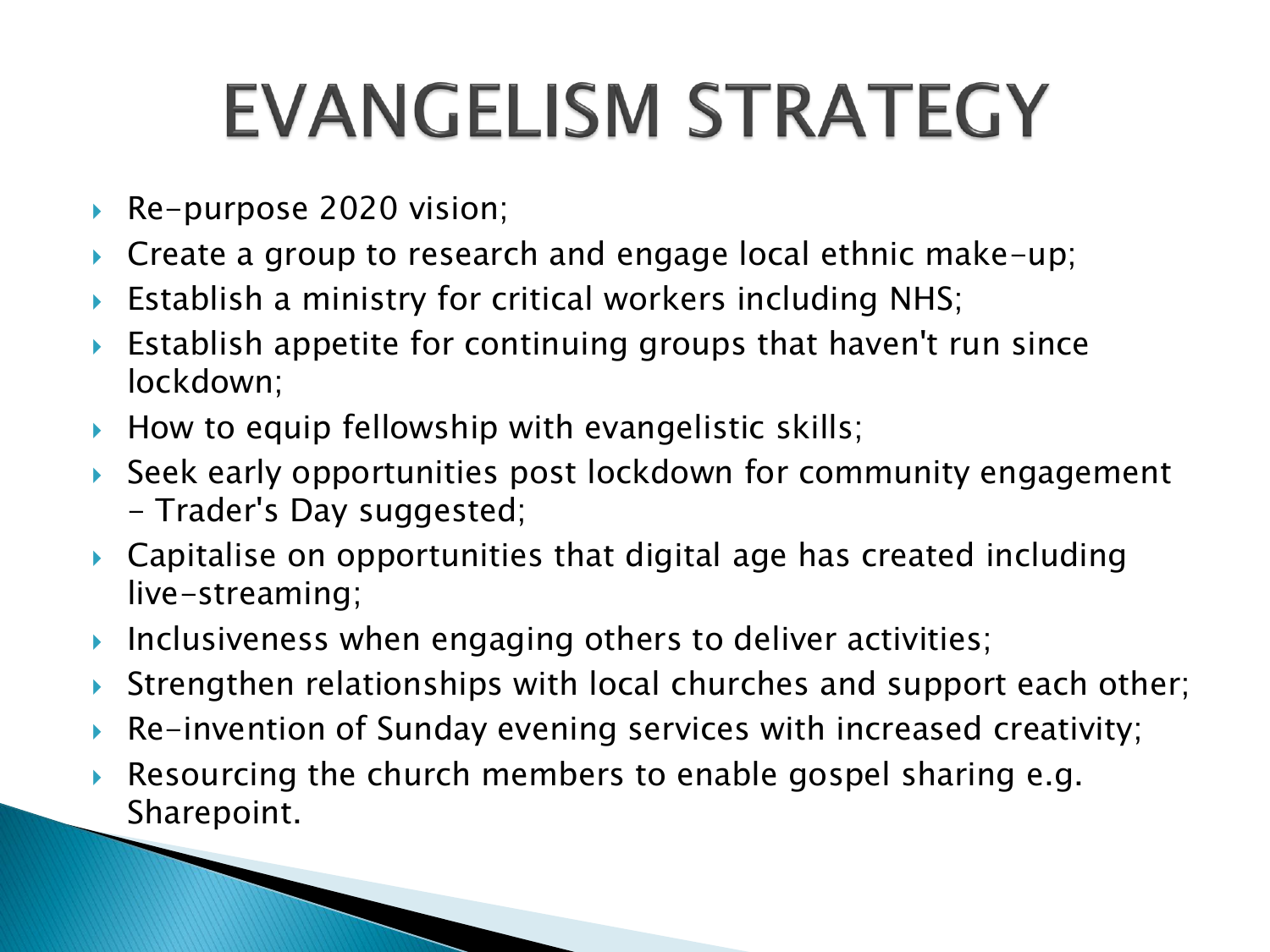## **SENIOR MINISTER TRANSITION**

- Process needs to start now;
- A sub-group of 5 or 6 people should be created to whom the task is delegated and who drive the process;
- ▶ 2 of the founding group members should be the Church Officers: Secretary and Treasurer;
- ▶ The group should include at least 1 person who is not a Trustee; possibly some-one with a younger person perspective;
- ▶ The group should consult regularly with other Trustees;
- ▶ Obtain from Derek as much information as possible to support the process;
- ▶ Support Derek through the process up to and beyond recruitment;
- ▶ Keep staff informed especially Barry;

**The Common Street, Inc., and Inc., and Inc., and Inc., and Inc., and Inc., and Inc., and Inc., and Inc., and** 

- Utilise denominational resources and knowledge including LBA;
- ▶ Create a prayer framework (not just Trustee level) around the objective and process.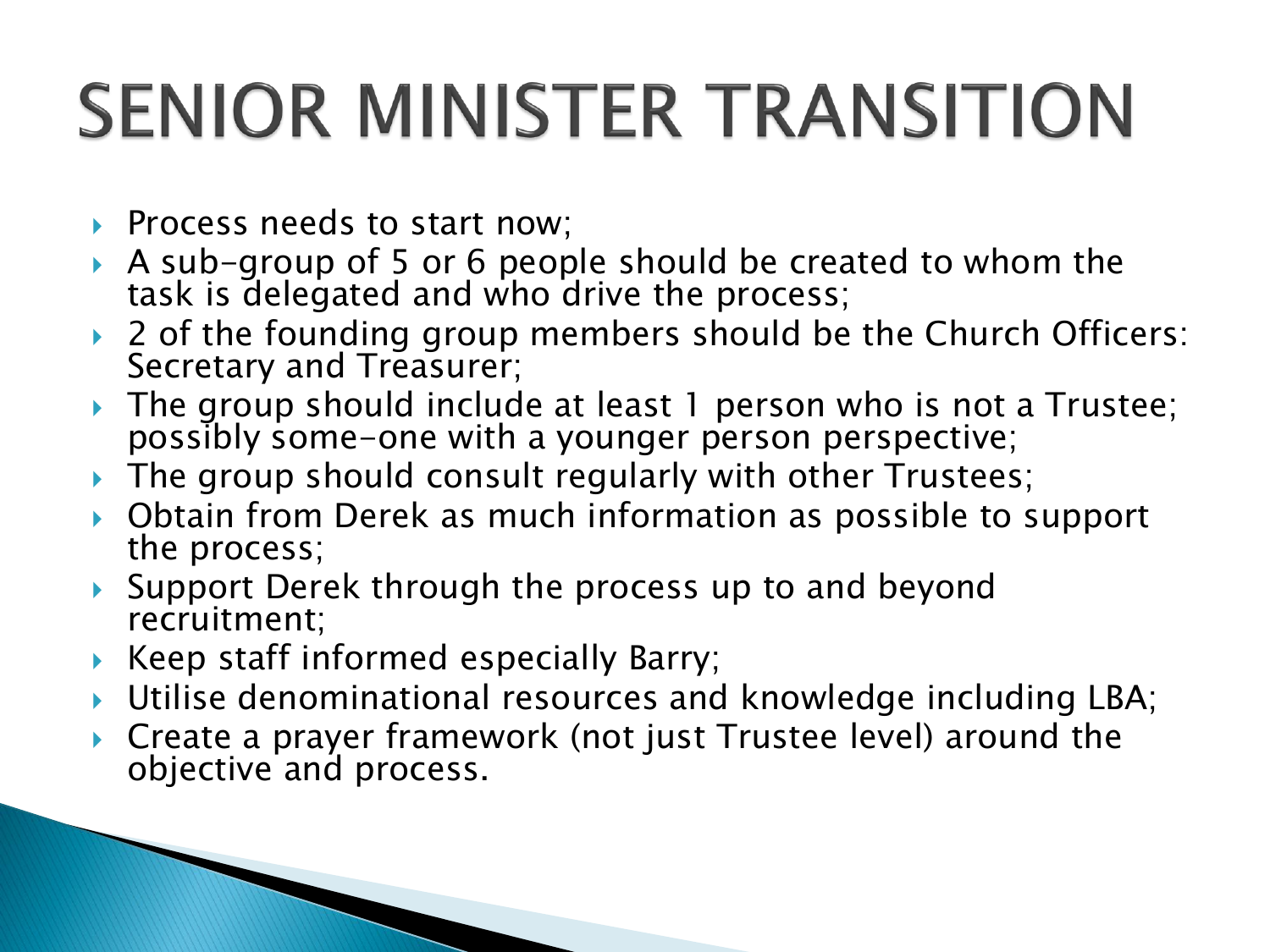

**6. Members' meetings often include feedback from one or more sub-groups ideally by serving Members rather than Trustees.**

**7. Reporting lines indicated by unbroken line. Assistant Minister to Senior Minister; Senior Minister to Trustees represented by Church Secretary.**

**8. Dotted line indicates key oversight and liaison.**

**9. Secretary to attend weekly staff meetings inc Operations Manager and Administration representation representation representation representation representation representation representation representation representation** 

```
10. All staff have access to Trustees; office-based staff to join Trustees' meetings min. annually.
```